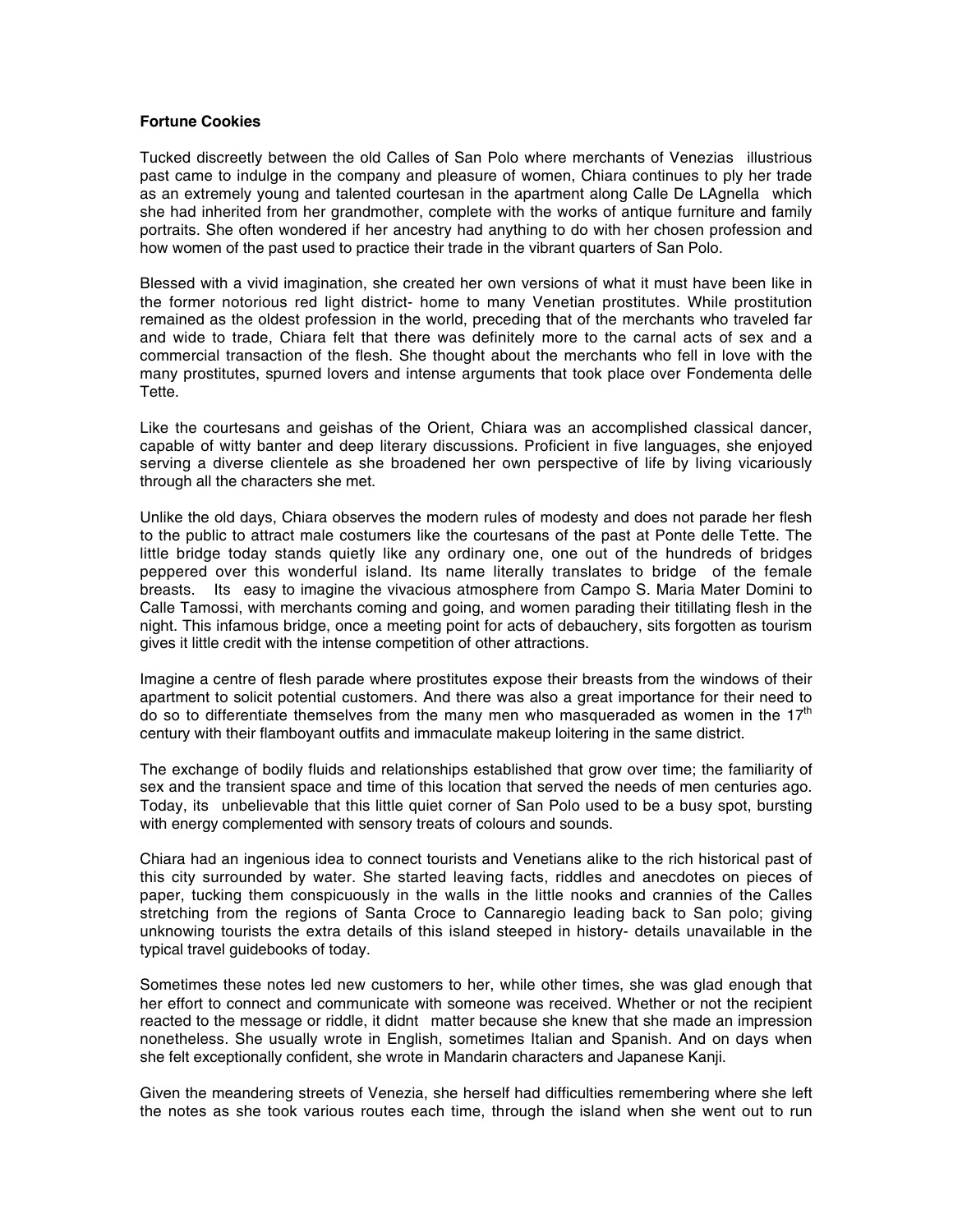errands. Of the routes she frequented, her favourites lay along Corte Pisani, Calle De le Oche, Rio Tera Secondo Soto S. Rocco in the Santa Croce and San polo districts.

Of these little notes and anecdotes, some were facts about this city built on a salt marshland at the mouth of the Adriatic Sea; others were random or strange, like little stanzas of poetry shed composed or a simple random observation that she thought shed share.

Unknowingly, she had built up a small group of followers amongst the locals who did not know the identity of this mystery writer, but continued to keep a look out in the Calles for new messages and notes as if they waited with anticipation to unravel some secret plot. Some took extra effort to deliberately try out different routes walking home, hoping to stumble upon new secret messages. With each new route taken, one tended to get lost. Her popularity soared as people went out of their way and sacrificed their own convenience just to find something to light up their day. While few discovered her identity as she even entertained a few customers who found their way to her, she tried to remain as discreet as possible and made them promise to keep her identity in confidence otherwise shed never entertain them again.

Her curiosity about others and the world led her to the friars church some 500 metres away, to speak with men of God.

She stumbled upon the confession box and nodded to the priest who approached, she had nothing to confess and did not feel the need to relieve her mortal sins on someone else. She wanted to talk to the priest about him and his thoughts- after all many considered them messengers of God, the middle person between the layman and spiritual enlightenment.

Then, she had a better idea. She sat in the booth and decided on a reversal or roles as she asked the priest So, son and servant of God, what do you have to confess today? Or what have you not confessed for the past years of your life since you joined the Friary?

This had never happened to him before and probably was the first in the history of the churchs confession box. He was shocked by her forwardness as she started interrogating him in the box. He told her repeatedly to leave if she were not to respect him and the order of the Friary. She reluctantly left, as he didnt seem to relent to her pleas to understand him and their order. With his repeated reluctance to speak with her unless she had a confession to make, she started a new series of narratives about this priest, tucking pieces of paper filled with phrases and random ideas about in the Calles of San Polo. She was searching for new characters and situations to write about and share.

Of the many notes, some read He has a mole under his left eye.

Hes balding and likes to scratch his forehead because hes really conscious about it.

Little did she know that this very same priest was having an existential crisis and fighting his depression for some time now. Increasingly, he found no resolve in mankind, the deeds they commit as he absorbed the confessions of the sins of others, from daily mortal sins to the most perverse and intimate desires. Instead of being numb to it over time, he built up this mountain of psychological baggage questioning the importance of God, his purpose as servant of God and the motivations for people to live the way they do. They simply have to confess it, only to be forgiven immediately after.

There wasnt anyone in the Frari he could speak to, as his doubts about himself and his profession would probably lead to his immediate expulsion from the Frari. Having neither kin nor friends to discuss his moral dilemma, he decided to pay someone to listen to him.

He didnt fancy the idea of visiting a professional therapist, as that would reflect badly on him as a person of faith and most of the time he felt that the specialists sometimes simply said what the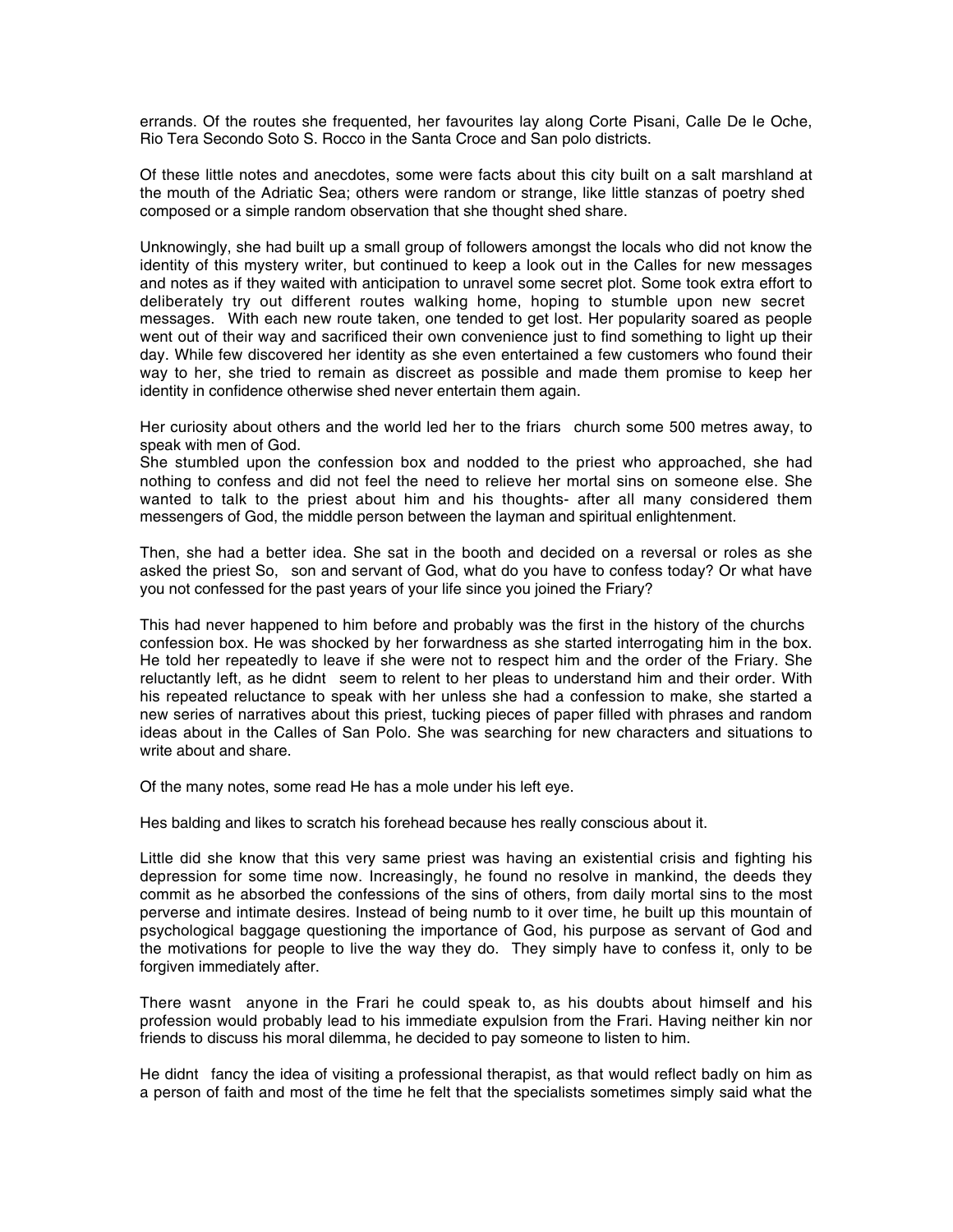patient wanted to hear. Its all a placebo effect and placating the psychological unrest of the confused party.

He had a better solution. What better idea than to pay a courtesan to listen? He felt that could perhaps give him a better perspective of right and wrong and why people do what they do. He had personally picked up little educational facts about Venezia on his way home and through the meandering streets, only to find out some months later from a group of old ladies gossiping at the grocery store, that they were written by a young courtesan who resided in the former notorious red light district in San Polo.

Before paying her a visit, he was intrigued by her way of trying to establish some form of communication with the world and desperately looked to find more clues and hints about this fascinating character. He wanted to be a little more well prepared meeting this stranger if he was going to share some personal details of his own with her.

Venezia was the first factory in the world. In 1104, the Arsenale was founded and had apparently produced one warship nearly everyday.

The Frair looked forward to finding more of these little facts tucked between the walls. Each day he was more intent to find another. It became a daily obsession for him. Finding each note felt like Christmas morning. He deliberately took different routes so that he could get lost and possibly stumble upon a new message.

For the entire year as he fought his melancholy, this treasure hunt and daily anxiety took away his depression and negative emotions about his question of faith and religion and the hope left in mankind. In all, he found 5 notes; the 4 remaining read

While Venezia is surrounded by water, there is rumoured to be less than 20 plumbers in the city of Venezia.

"\_ 年, \_泥使 吸引超\_ 1500 万游客到\_ \_\_.

Venecia tiene cerca de 150 canales y 409 puentes; mientras tanto existen ms de 3000 callejones.

Venezia has no sewage system. The household wastes goes into the canals and gets washed out into the Ocean.

Finally, the last note he found was radically different. A stanza of poetry that read,

Save me from wretched world Of troubles so deep, For me to close my eyes And sanction sleep.

This last message was of a completely different tone and manner, sounding slightly melancholic. He decided it was time to meet this intriguing lady and make her acquaintance. Convinced that it wasnt a jigsaw puzzle to fix to put together the messages, he decided to end the hunt with his mounting frustration with his lack of luck and opportunity to find more. He enquired extensively about this courtesan and decided to pay her a visit.

While he heard mostly bad things about her, surely it was because of her profession and the endless gossip that can possibly be said about a courtesan was understandable. Despite this, he was confident of being objective as he believed that she definitely had her personal reasons for choosing her profession and he was in no position to judge anyone for their choices.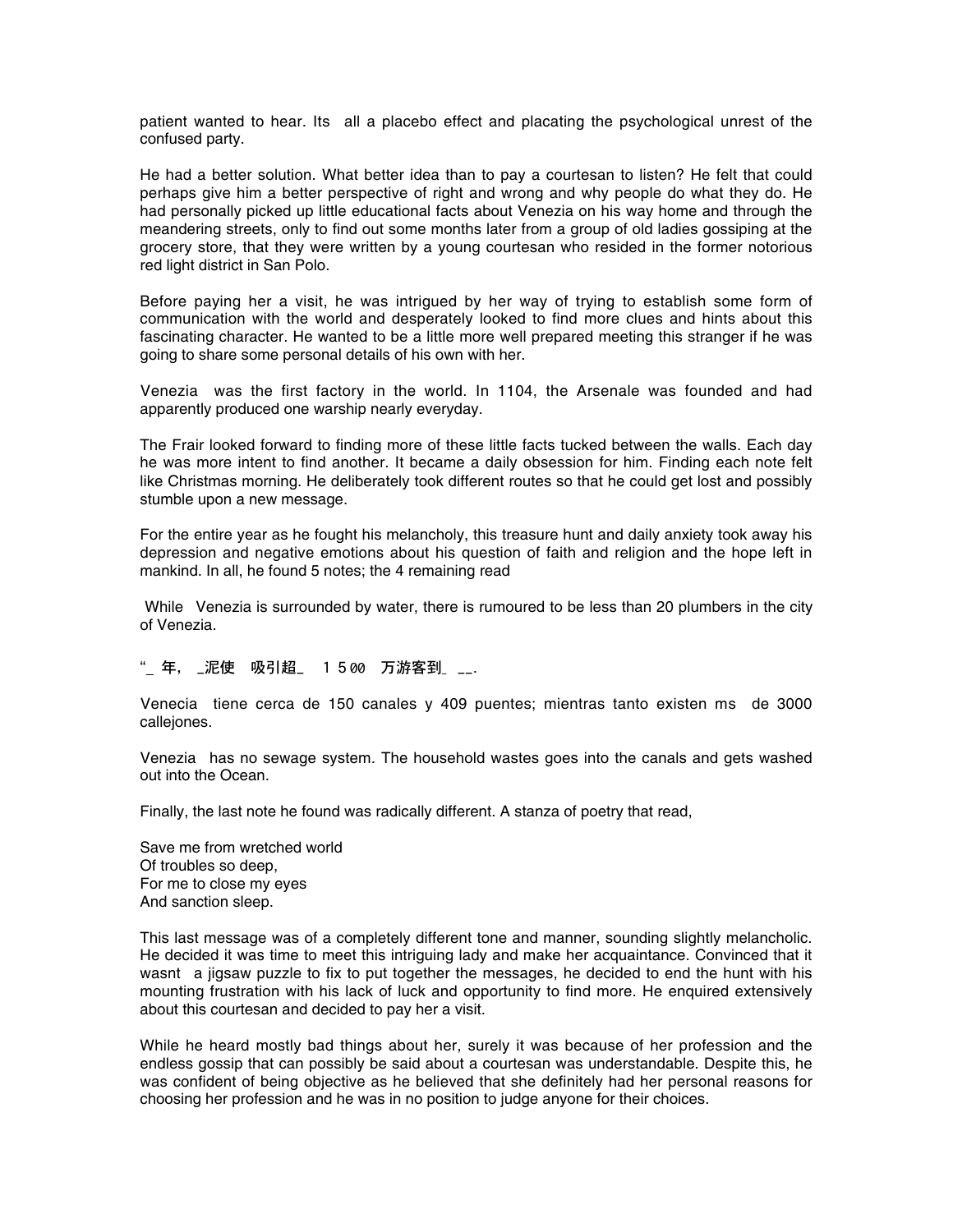With clear objectives to speak with someone personally about his problems, he was void of lusty intentions. Sure, people would laugh if they found out a priest was visiting a courtesan to have just a chat. It was just another way of dealing with his problems, rather than going to a professional therapist. He wanted a layperson to listen, someone ordinary and not trained to specialize in treating someone psychologically. He felt, rather than being objective and rational, it became clinical.

He was sure there would be perverse individuals in his profession that continued to indulge in debauchery like the days of Sades novels or like the monks from Umberto Ecos Name of the rose. There were all types and he accepted that. But, now he had to address his own personal faith and the psychological turmoil that was taking the life out of him.

The first time they met, they got along so well and started to meet frequently to talk about love, life, art and everything human. It was only after a few meetings, he realized that she was the same lady who came into the booth and insisted on a reversal of roles between priest and ordinary layman.

As he built an excellent rapport with Chiara, he began to trust her with secrets and confessions of the people and got her opinion on the different issues that concerned him. She didnt really offer a solution to his problems, but in many ways she made him feel better by listening attentively to what he had to say, and offering an alternative opinion on how to view certain issues. There wasnt anything he was not comfortable talking about and they became the best of friends.

He started seeing her every week, but never out in public to avoid becoming a topic for gossip. Sometimes she baked cookies for their little tea parties in her apartment and at times she folded little messages and place them in the dough before baking, like the very commercialized fortune cookies in Japan that lead to the same practices in Chinese restaurants all over the world. Occasionally, they had theme parties and he really enjoyed her company and her childlike innocence that he found particularly charming.

She talked about her customers, gave vivid descriptions of them, their fetishes and how she dealt with every client, each with vastly different temperaments. Some were demanding, while others were weak, lonely and in short, lamentable. He was initially uncomfortable with her stark honesty about sex and people, but this awkwardness diminished over time over their weekly meetings. He enjoyed their sessions immensely because it gave him a broader perspective of peoples minds and why people are motivated to do what they do.

Their friendship grew over time and he started talking about his motivations in life and why he chose his profession. At times, his own paranoia caught up with him because he really shouldnt be associating with a courtesan given his religious obligations. But, if this friendship was taking away the mental purgatory he was going through daily, he felt it was definitely worth the while. As they established a dear friendship with each other, they began to create stories about the varied characters they met. Ironically, both of them met the strangest of characters at their job and often saw the ugliest side of each person.

Anecdotes were shared, but the names of the characters were always kept in strict confidence, the little bit of professionalism that they both continued to observe. Occasionally, the people they talked about had similar characteristics and the uncanny likeliness led Chiara to think that her client could possibly be the same person in the confession box.

He was never strictly religious as a child, but for the lack of ambition and his parents indoctrination of God and religion, he made a decision when he was 21 years old to give himself completely unto the service of God. It wasnt till the recent years that he started to doubt the good in mankind and the hope for humanity. He wasnt sure if this was an existential crisis, a phase that he would overcome and learn to deal with as he developed as an individual.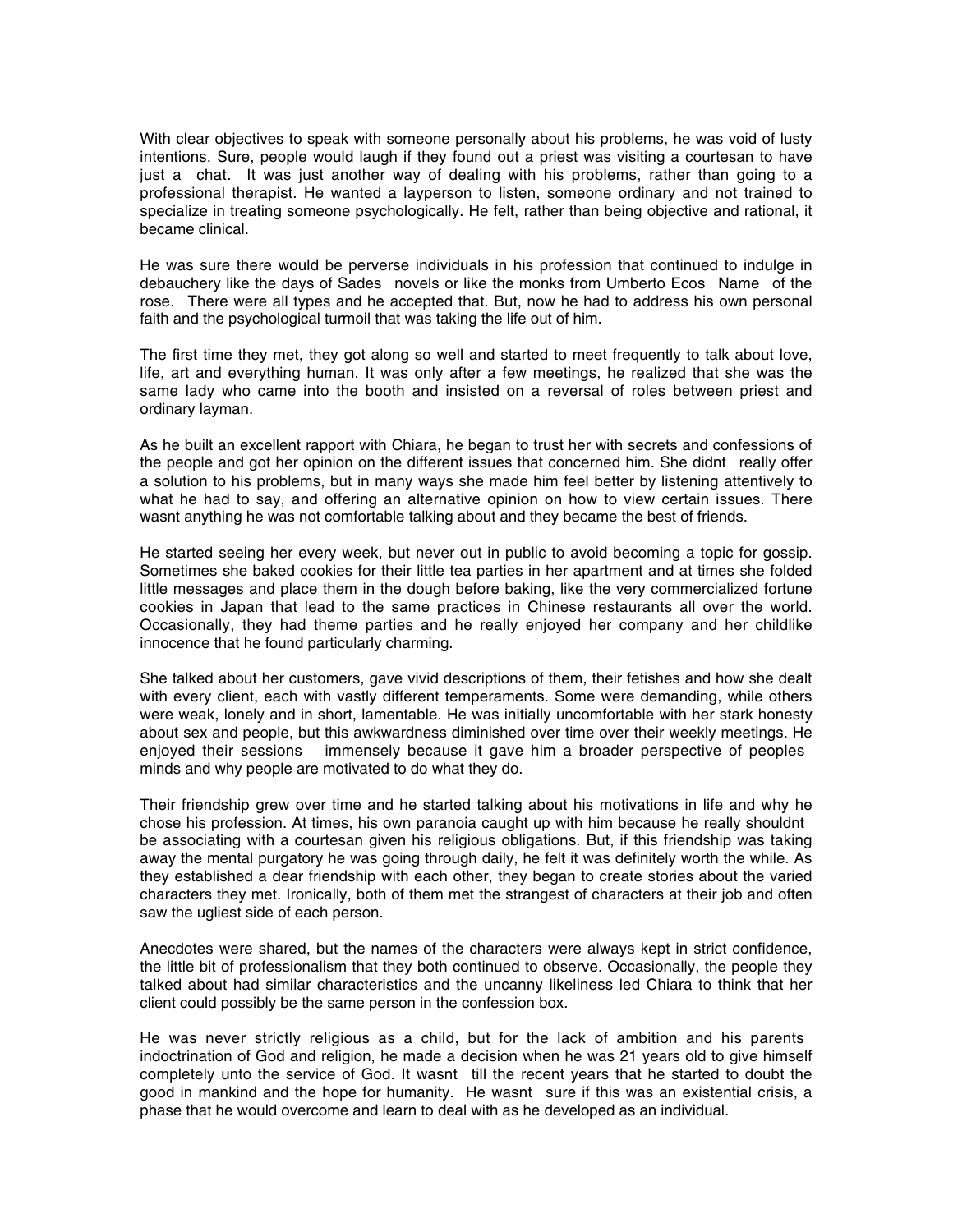With Chiaras persistent persuasion, the Friar finally relented and started to divulge explicit details of the people who came to him in the confession box. The amazing confessions gave her a brilliant idea of incorporating these characters and their personal secrets into the messages shed leave around the city. After all, it is the inhabitants that maketh the place. It gave a different side of a city- the peoples darkest secrets shared in public with anonymity. After all, who would find out about her relationship with the Frair and one would never guess that the anecdotes on the notes were in fact, truths of real people who resided in Venice. A much deeper and darker side of the citys inhabitants, bordering on perversity and criminality.

Their rendezvous were kept discreet at irregular hours of the day to avoid any suspicion of routine meetings. She would leave him messages in the same crevice in of a particular alleyway to set the next meeting, in rotation of apartment numbers, from odd to even. Neither day nor time was fixed and it was often coded in case another hand picked up the intended appointment message.

It became almost like an illicit love affair they were having, only that their relation was truly platonic and neither had sexual intentions about each other. With all the new ideas and stories Chiara was hearing from the Frair, she started writing with a fervent intensity churning out many more messages to tuck into the little crevices of the walls in the Calles. Little did she know that with the increased frequency of her distribution of these messages with such intimate details of others, she was drawing more attention upon herself as the probability of one finding the notes increased exponentially. The locals who found these salacious details started to gossip and increasingly, many started to know her as the courtesan who wrote these strange anecdotes, but many speculated whether they were true or not.

Exhausting most of her options to draw more inspiration for her writings, the little notes she left in the Calles, she decided to take up a part time job in a caf by Piazza San Marco so that she might eavesdrop on conversations of Venetians and tourists alike to increase her expanding pool of characters and their secrets.

For sometime, she decided to take a rest from writing new notes and also to keep others in suspend. That also meant she ceased communication with the friar for a while for her moment of literary retreat as she explored the new avenues of creating new characters and ideas.

For weeks, the Friari diligently checked the walls for the much-anticipated next appointment but he didnt hear from Chiara. There was no other way to contact her except to go to her apartment. He made his way to her place cautiously; making sure that no one was following him. He walked briskly, with purpose, like all the Friars traveling this city would. When he arrived, a sign of Vendita was hung outside the apartment. Something was amiss, because Chiara would never have put the apartment on sale and leave without a word. It was difficult for him to go the neighbours to enquire about her, given both their professions. He made his way back to Frari, desperately searching for signs for a message he might have missed, a trail that would lead him to some answers. Perhaps someone had found out about their friendship and she was now in trouble, or could she have been abused by a demanding customer and kidnapped? There were no other conclusions he could draw from that. He took another route to return to the Frari, taking his chances that he might find a message should he take another path.

## And he did find a message.

Written on the little piece of paper in the familiar neat cursive handwriting was a recent confession that he had divulged to Chiara not so long ago. And suddenly, it all started to make sense. She didnt know what responsibilities she had to bear while she took on those personal secrets of others.

He imagined the worst scenarios that could have happened to her. Kidnapped? Murdered?